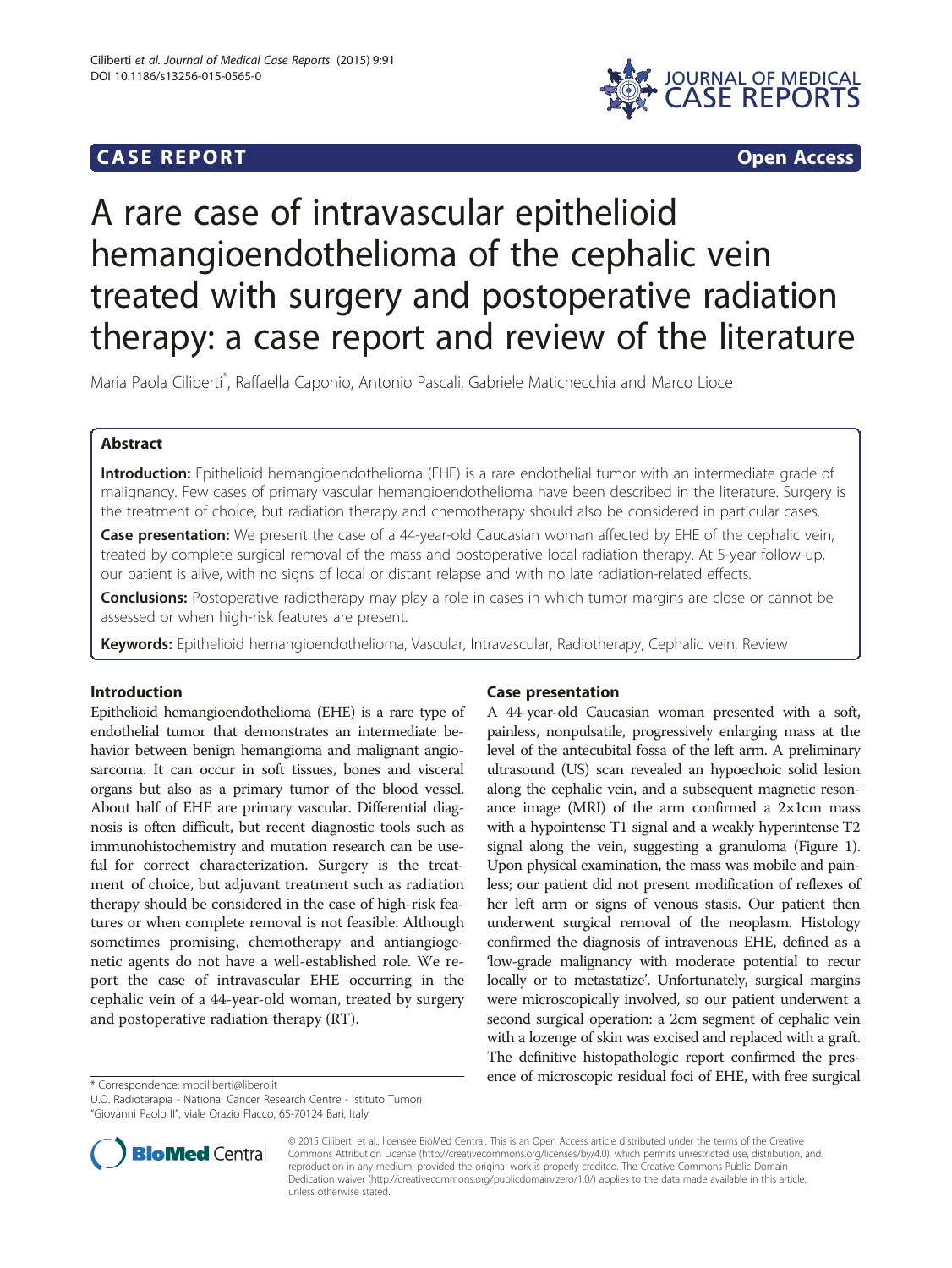<span id="page-1-0"></span>

margins. Our patient did not show any surgery-related impairment of her left arm functions. A post-surgery US study and MRI scan did not show any residual mass, while a total-body positron emission tomography-computed tomography (PET-CT) did not show any metastatic disease to regional lymph nodes or distant sites. Our patient was then referred to our radiation oncology unit. In consideration of the presence of microscopic disease foci in the second operation specimen and the considerable potential of local relapse highlighted by the pathologist, our patient underwent RT 4 months after the last surgery. A total dose of 54Gy in 27 fractions was administered with a single 6×6cm field. An 8MeV electron beam was used. Only a mild acute erythema of the irradiated skin was recorded as acute toxicity. During follow-up, our patient underwent MRI or ultrasound scans of the left arm every 6 months and computed tomography (CT) of the thorax and hepatic ultrasound scans every year. Five years after completion of the RT, our patient is alive with no evidence of recurrent or metastatic disease. She presented a Radiation Therapy Oncology Group (RTOG) grade 1 late toxicity in the irradiated skin (pigmentation changes).

## **Discussion**

Hemangioendothelioma (HE) is a vascular neoplasm that shows intermediate biological behavior between benign hemangiomas and highly malignant angiosarcomas. It has the potential to metastatize or recur, although less frequently than classic angiosarcoma.

In the most recent World Health Organization (WHO) Classification [\[1\]](#page-6-0) of soft tissue sarcoma, HE is included in the group of vascular tumors of the soft tissues and of the bones. Five subtypes of HE of soft tissues are considered: Kaposiform HE (included in the intermediatelocally aggressive group), retiform HE, composite HE,

pseudomyogenic HE (included in the intermediaterarely metastasizing group) and epithelioid HE, classified as a malignant tumor.

Pseudomyogenic (epithelioid sarcoma-like) HE was the first subgroup introduced in this classification. It usually occurs in young adult men on the limbs, presenting with multiple nodules. The spindle cells are characterized by a t(7;19) translocation [[2](#page-6-0)].

Kaposiform HE is a locally aggressive neoplasm that involves superficial or deep soft tissues of children and teenagers; it has features common to both capillary hemangioma and Kaposi sarcoma, with several solid poorly circumscribed nodules composed of a mixture of small capillaries and solid lobules of endothelial cells arranged in a glomeruloid pattern [[3](#page-6-0)]. It is often associated with consumptive coagulopathy (Kasabach-Merritt syndrome) and lymphangiomatosis [[4\]](#page-6-0).

Retiform HE most often occurs in the extremities of young adults as a slowly growing single cutaneous plaque or subcutaneous nodule microscopically characterized by interconnecting arborizing blood vessels arranged in a net-like pattern and minimal cytologic atypia [\[5](#page-6-0)]. It has a high frequency of local recurrence but a low metastatic potential [[6\]](#page-6-0).

The term 'composite HE' indicates a locally aggressive vascular neoplasm of low-grade malignancy showing varying combinations of benign, low-grade malignant, and high-grade malignant vascular components [[7\]](#page-6-0).

Epithelioid hemangioendothelioma (EHE) is probably the most aggressive histological subtype. It originates from the endothelium and most often occurs in adults of both sexes, but may rarely also affect children [\[8](#page-6-0)]. It was first described by Weiss and Enziger [\[9](#page-6-0)], after a review of 14 patients, as an intermediate entity between a benign hemangioma and a high-grade angiosarcoma. The largest series of 137 cases of liver EHE was reported by Makhlouf et al. [[10\]](#page-6-0).

Histopathological evaluation is central to the diagnosis of this tumor. Biopsy and immunohistochemical assays are essential to establish a clear diagnosis and to distinguish EHE from other histological types such as carcinoma, infectious processes, metastatic adenocarcinoma such as renal cell carcinoma, Ewing's sarcoma, telangiectatic osteosarcoma, lymphoma or multiple myeloma (plasmatocytoma), hemangioma, epithelioid hemangioendothelioma, and angiosarcoma [\[11,12](#page-6-0)]. Corrin et al. first identified the angiogenic nature of these tumors based on the identification of Weibel-Palade bodies in a kind of lung neoplasia previously called 'intravascular bronchioloalveolar tumor' [[13\]](#page-6-0).

Microscopically, EHE produces a typical dense myxochondroid or myxohyaline matrix in which endothelial cells are embedded, arranged in short strings or nests [[14](#page-6-0)]. Endothelial cells are polygonal, round or occasionally fusiform. Usually, mitotic activity is infrequent and nuclei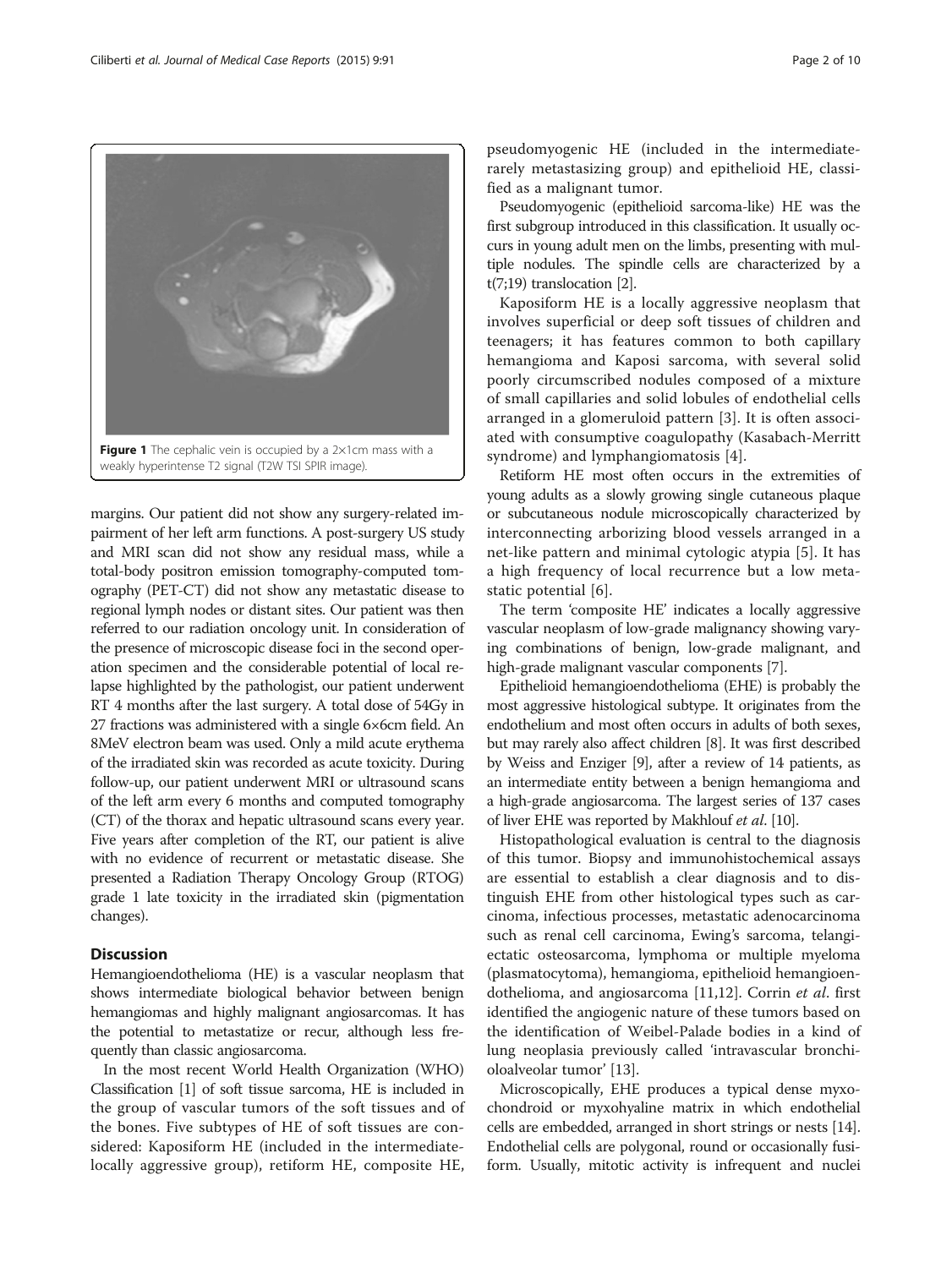are uniform, but about one-third of EHE could present anaplastic features with a high nuclear grade, necrosis and high mitotic activity. Due to its variable histological features, differential diagnosis can be difficult. Immunohistochemistry is a useful tool: EHE shows a typical endothelial phenotype, characterized by positivity to CD31, CD34 and von Willebrand factor, and occasionally to cytokeratins [[15](#page-6-0)]. Recently, some studies have proposed new markers for vascular differentiation. For example, nuclear Fli-1, a protein expressed in endothelial cells as well as in T cells and megakaryocytes, was detected in 100% of cases in a series of 13 EHE and demonstrated a better sensitivity than CD34 and better specificity than CD31 [\[16\]](#page-6-0). Podoplanin, a transmembrane mucoprotein expressed in lymphatic endothelium, alveolar type I cells, osteoblasts and peritoneal mesothelial cells but not in normal vascular endothelial cells, is a useful marker to distinguish EHE from nonvascular tumors [\[17,18\]](#page-6-0). FKBP12, which inhibits Ca2+ and calmodulin-dependent calcineurin function, regulates B and T cell responses, and is expressed in both low- and high-grade vascular tumors, is expressed in well-differentiated areas of EHE [[19\]](#page-6-0). An immunohistochemical panel [\[20](#page-6-0)] including FKBP12 combined with CD34 and CD31 allows a 93% diagnostic sensitivity of hemangioendothelioma.

A recurrent translocation  $t(1;3)(p36.23;q25.1)$ , resulting in the fusion of CAMTA1 on 1p36.23 to WWTR1 on 3q25.1, has recently been identified in most EHE, even if in different sites and grades of malignancy [\[21,22\]](#page-6-0); this translocation has not been detected in other pathologies like epithelioid hemangioma, epithelioid angiosarcoma or pseudomyogenic (epithelioid sarcoma-like) HE, which often mimic EHE and make diagnosis more difficult. Another recurrent oncogenic activation secondary to TFE3 gene rearrangements and common fusion with YAP1 appears to be a distinctive subset of EHE occurring in young adults, with a clinically indolent course but a high propensity to metastasis [[23](#page-6-0)]. Fluorescent in situ hybridization (FISH) or RT-PCR analysis for these fusions may be a useful molecular diagnostic tool in challenging diagnoses.

The etiology of EHE is not well known; however, predisposing factors for angiosarcoma have been suggested to include radiation, defunctionalized arteriovenous fistula, foreign bodies, carotid endarterectomy and intravascular prosthesis [[24](#page-6-0)].

After a review of 30 patients with epithelioid EHE, Mentzel et al. found that, although this tumor histologically has low malignancy potential, metastatic disease occurs in 20 to 30% of patients and that overall EHE carries a risk of death of up to 17%; thus, the authors suggested that it should be considered a fully malignant, rather than borderline, vascular neoplasm [\[25](#page-6-0)]. Local recurrence occurs in about 10 to 15% of osseous EHE cases [\[12\]](#page-6-0) after a relatively long period of latency. Half of the metastases occur in locoregional lymph nodes or lungs [\[26](#page-6-0)], so periodic CT scans of regional lymph nodes and lungs are recommended in the follow-up. However, patients with metastases could be treated with surgery and then survive for a long time: only 20% of them die due to the disease after 5 years [\[27](#page-6-0)] because half of all metastases are in the regional lymph nodes and could be easily controlled with local surgical excision [\[28](#page-6-0)]. Prognosis of EHE remains better than that of classic angiosarcoma, although it often remains variable and unpredictable.

Deyrup et al. analyzed 49 patients with EHE in an attempt to identify a method for stratifying risk of mortality. In univariate and multivariate analysis, increasing mitotic activity and size were significantly associated with higher mortality, while tumor site, cytologic atypia, the presence of necrosis and tumor spindling were not significant. The authors concluded that large tumors (>3cm) with high mitotic activity (>3 mitotic figures per 50 high power fields) had the worst prognosis with a 5-year disease-specific survival of 59% and an increased risk of metastases (up to 25%) [[8](#page-6-0)].

Clinical presentation is variable, depending on the size and location of the tumor. EHE is often asymptomatic, especially when it involves visceral organs such as the lungs or liver. Nonspecific correlated symptoms can include fatigue, anorexia, nausea, or poor tolerance to exercise [[29](#page-6-0)]. When a superficial vessel is involved, EHE can present as a painful soft mass.

Radiological assessment is the first approach to identifying EHE. The imaging technique used (MRI, CT, US) depends on the primary site of the tumor. Increased uptake of 18-F-fluorodeoxyglucose (FDG) in this tumor has recently been reported [\[30](#page-6-0)].

EHE can affect all vascularized tissues in any site, but most frequently involves superficial or deep soft tissues, bones [\[31,32](#page-6-0)] and visceral organs, in particular the liver [[33](#page-6-0)] and lungs [\[34,](#page-6-0)[35](#page-7-0)]. Cases of EHE have been described in almost all sites such as the skin [\[36,37\]](#page-7-0), central nervous system [\[38-40\]](#page-7-0), meninges [\[41](#page-7-0)], lips [[42](#page-7-0)], gingiva [[43,44](#page-7-0)], middle ear [\[45\]](#page-7-0), thyroid gland [\[46\]](#page-7-0), salivary glands [\[47](#page-7-0)], paranasal sinuses [\[48,49\]](#page-7-0), breast [\[50](#page-7-0)], pleura [[51-53\]](#page-7-0), lymph nodes [[54](#page-7-0)], mediastinum [\[55,56](#page-7-0)], heart [\[57](#page-7-0)-[61](#page-7-0)], retroperitoneum [\[62](#page-7-0)], ileum [[63](#page-7-0)-[65](#page-7-0)], peritoneum [\[66](#page-7-0)], testis [\[67\]](#page-7-0), bladder [\[68,69\]](#page-7-0), penis [\[70\]](#page-7-0), vulva [\[71](#page-7-0)], and so on. In 10% of cases the disease is multifocal [[72](#page-7-0)].

Mortality varies depending on primary tumor site: the mortality range is 13% for EHE of soft tissues, 31% for EHE of the bone, 43% for EHE of the liver [\[10](#page-6-0)] and 65% for EHE of the lung [[14\]](#page-6-0).

Primary vascular EHEs represent about 50% of reported cases. They arise from a blood vessel [\[73\]](#page-7-0), commonly small- to moderate-sized veins, such as the femoral, iliac or jugular veins, but also larger vascular structures such as the aorta or vena cava. Few cases originate from medium- to small-sized peripheral vessels. The intravascular subtypes are extremely rare [\[74\]](#page-7-0).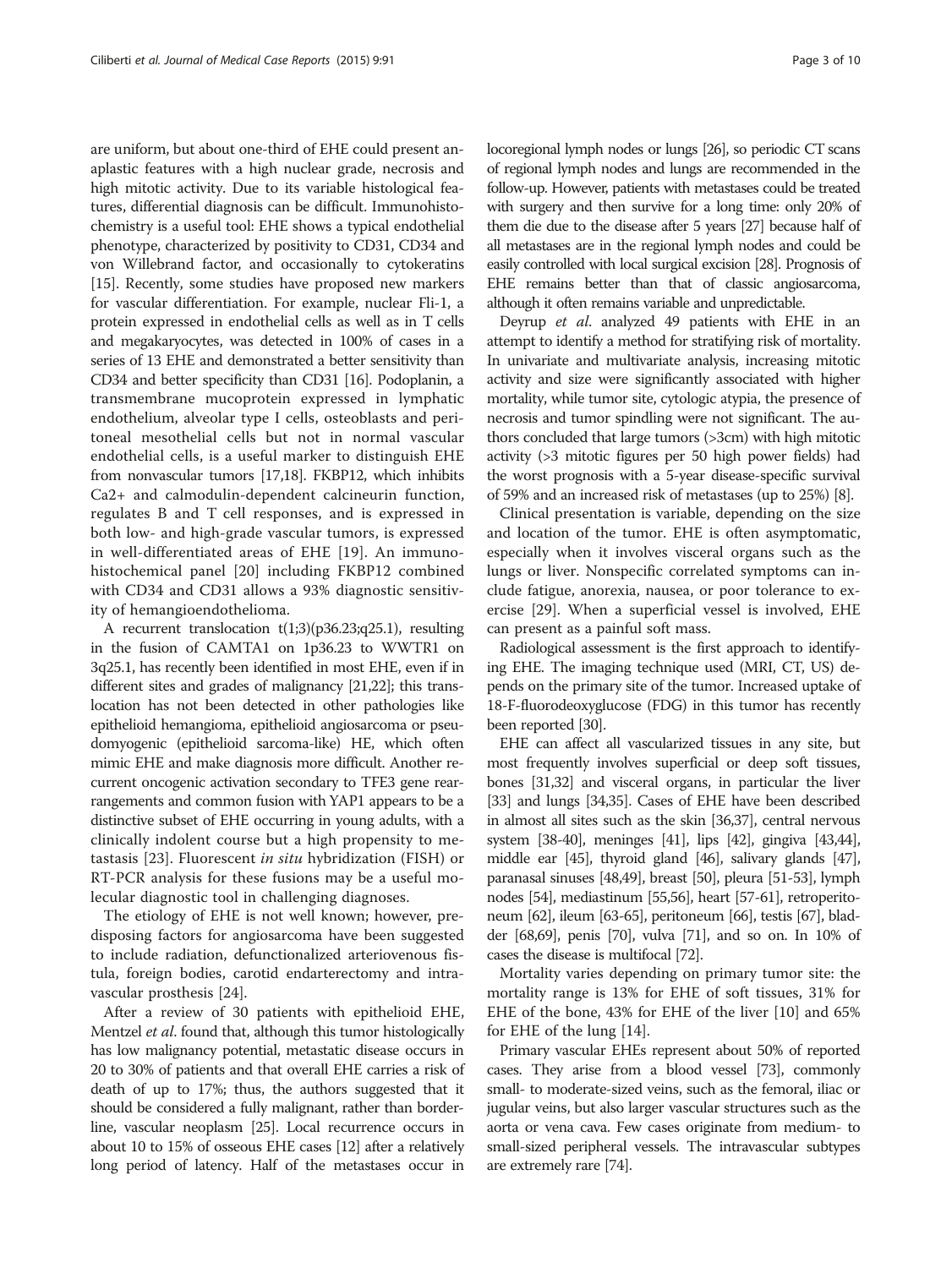Usually, EHEs present clinically as a painless elastic soft mass in the vicinity of a peripheral vessel causing symptoms and signs of deep venous occlusion, ranging from edema of the extremities, weakness and ischemia, to superior vein cava syndrome. Microscopically, they are associated with a blood vessel, usually a medium-sized vein [\[29\]](#page-6-0), showing first an expansion of the affected blood vessel and then an involvement of the surrounding soft tissues, with a centrifugal proliferation pattern. It is often difficult to make a correct diagnosis in the early phase. This is partly because they are extremely rare and also because their imaging characteristics are nonspecific, resembling inflammatory or atherosclerotic lesions [[24](#page-6-0)]. Ultrasonography is useful to define the morphology and vascularization of these masses and to evaluate blood flow, usually showing intraluminal defects and altered flow patterns, loss of plasticity and velocity increase [\[75\]](#page-7-0). On the other hand, MRI can give additional information about the involvement of surrounding soft tissues and cleavage planes, in addition to morphological features [\[27\]](#page-6-0). However, definitive radiological diagnosis is often hard, and only histological diagnosis can be conclusive.

Forty-three case reports on primary vascular EHE of both veins and arteries (except the aorta) have been described in the literature (Table [1](#page-4-0)). The involved vessels were the thoracic aorta [\[76,77\]](#page-7-0), aortoiliac segment [\[78](#page-7-0)], radial artery [\[27](#page-6-0)], inferior vena cava [\[79](#page-7-0)-[81](#page-7-0)] , superior vena cava [[82](#page-7-0)-[86\]](#page-7-0), innominate vein [\[55,87](#page-7-0)[-91\]](#page-8-0), azygos vein [\[92-94](#page-8-0)], femoral vein [[73,74,78,](#page-7-0)[94](#page-8-0)-[98](#page-8-0)], femoral artery [[99](#page-8-0)] iliac veins [[28](#page-6-0)[,100,101](#page-8-0)], internal carotid artery [\[24\]](#page-6-0), axillary vein [\[102\]](#page-8-0), brachial vein [[103\]](#page-8-0) or artery [\[104-107\]](#page-8-0), popliteal artery [[108\]](#page-8-0), pulmonary artery [\[109](#page-8-0)], occipital artery [[110\]](#page-8-0), temporal artery [\[111](#page-8-0)], meningeal artery [[112\]](#page-8-0), and digital artery [[113\]](#page-8-0). Age of presentation ranged from 11 to 79 years (mean age was 39 years), and the distribution among the two sexes was almost equal, with a slight predominance of the female sex (59% vs. 41%). The diameter of the masses was variable, ranging from 0.5cm to 11cm. Almost all patients underwent surgical removal of the vascular EHE; in four cases resection was not complete, with macroscopic residual mass or microscopic positive margins. After treatment, patients were monitored for follow-up (2 to 108 months). Six patients (14%) developed distant metastases, especially liver and lung metastases, even if this occurrence did not always affect the overall survival when metastasectomy was performed. Three patients (7%) had local relapse, often in the cases treated by incomplete surgical removal; relapse was always treated with a second surgery. Postoperative RT was administered in only five cases, and chemotherapy in three patients.

The treatment options for EHE include surgery, RT, and chemotherapy; new therapies such as antiangiogenetics agents have been also used. Few cases of spontaneous regression of EHE have been reported [[114\]](#page-8-0).

When feasible, surgery with free resection margins is the treatment of choice in the management of EHE. For example, partial hepatectomy [[115\]](#page-8-0) or orthotopic liver transplantation [[116](#page-8-0)] represent the first treatment in primary hepatic tumors. Embolization of feeding vessels causing spontaneous regression of vascular tumors has been described [\[117\]](#page-8-0). When feasible, a wide resection is also recommended in primary bone EHEs. A preoperative selective embolization of involved vertebra may help to reduce intraoperative blood loss [\[118\]](#page-8-0). Surgery is the mainstay also in the treatment of primary vascular EHE. When reconstruction of the vessel is necessary, it can be done with prosthetic or autogenous interposition graft replacement [\[100\]](#page-8-0). A complete local excision of the neoformation with or without local lymphadenectomy is related to long-term survival.

A few patients have been treated with chemotherapy, often in the metastatic setting, but results are not always encouraging and response of EHE to chemotherapy seems to be low. The mainstay chemotherapeutic agents for metastatic EHE are doxorubicin and fluorouracil. Intensive regimens using combinations of vincristine, doxorubicin, ifosfamide, etoposide and cyclophosphamide have shown an increase in response rate, without an advantage in overall survival [\[10\]](#page-6-0). Doxorubicin in the pegylated liposomal formulation seems to lead to better responses [\[119](#page-8-0)] and reduce the risk of cardiotoxicity [\[120\]](#page-8-0).

Due to the endothelial origin of EHE and the good response to therapies with interferon (IFN) alpha [\[121,122](#page-8-0)], recent therapeutic approaches have focused on the use of antiangiogenic agents [\[123](#page-8-0)]. Bevacizumab is a humanized monoclonal antibody directed against vascular endothelial growth factor and seems to be an effective and well-tolerated treatment for metastatic or locally advanced angiosarcoma and epithelioid hemangioendotheliomas [\[124](#page-8-0),[125\]](#page-8-0). Thalidomide [\[126](#page-8-0),[127\]](#page-8-0), lenalidomide [\[128](#page-8-0)], and endostar [\[129](#page-8-0)] are believed to have immunomodulatory and antiangiogenic properties; they also seem to be useful in the systemic treatment of EHE. Sorafenib [[130\]](#page-8-0) is also providing encouraging evidence of benefit.

Selective radionuclide therapy with intra-arterial injection of Yttrium (Y)-90 microspheres [\[131\]](#page-8-0), commonly used for unresectable liver metastases and primary liver tumors with hopeful results, has shown some results in unresectable hepatic EHE.

In consideration of the high incidence of local relapse and the moderate radiosensitivity of EHE, RT has been used as adjuvant treatment in some high-risk cases, with good results. Hemangiomas involving the skeletal system have been treated effectively with local RT for many decades with a good long-term local control [[132\]](#page-8-0), even when RT is used as the only treatment option, such as in cases of surgically inaccessible sites [\[133\]](#page-8-0).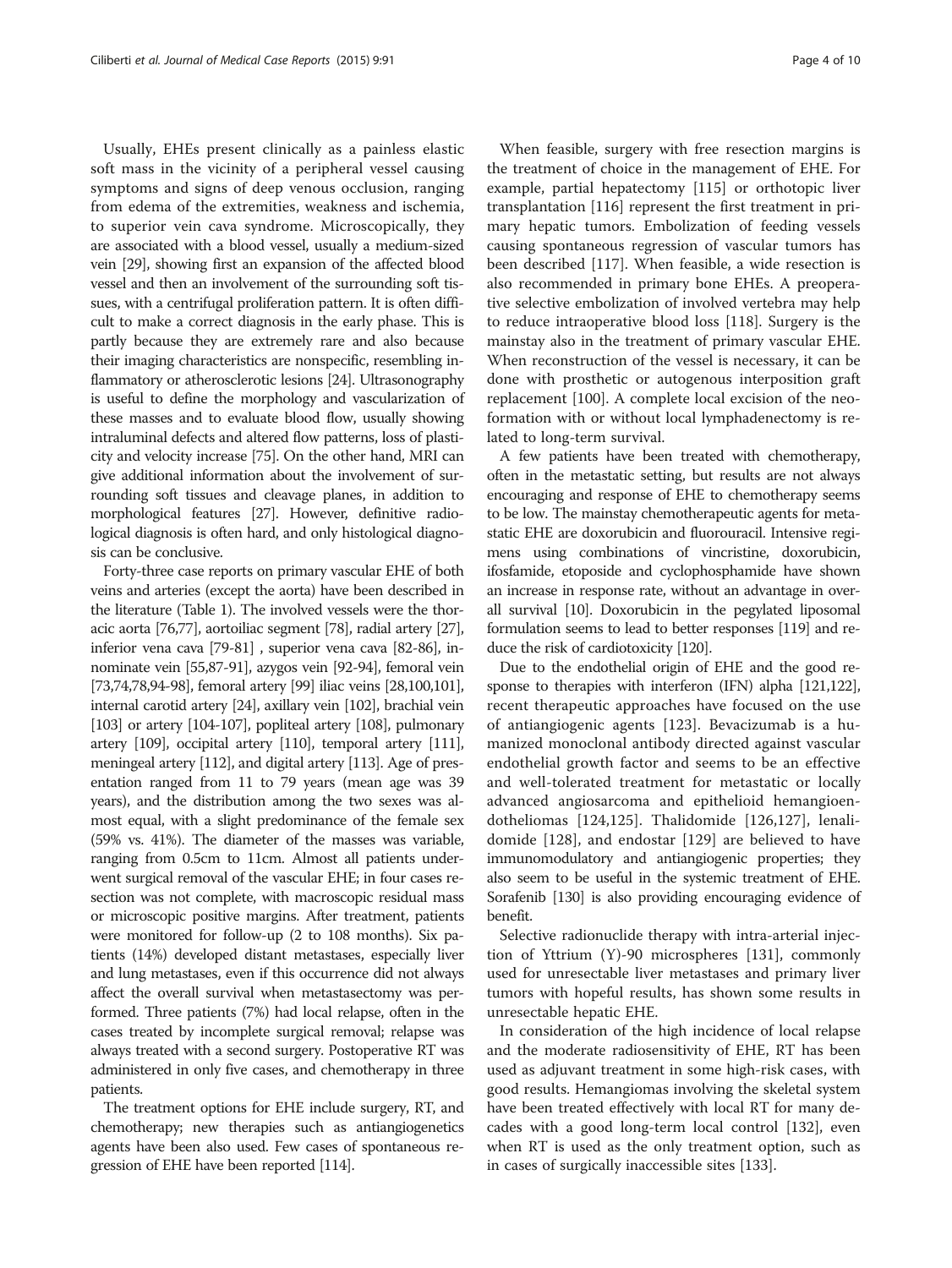| Author                         |        | Year nr.pt Sex Age       |   | (yrs) | Artery/vein                         | Size<br>(cm)   | therapy |            | therapy  | Primary R Adjuvant Outcome Notes |                                        | Follow-up<br>(months) |
|--------------------------------|--------|--------------------------|---|-------|-------------------------------------|----------------|---------|------------|----------|----------------------------------|----------------------------------------|-----------------------|
| Wu et al. [109]                | 2014 1 |                          | F | 58    | Right pulmonary /<br>artery         |                | S       |            | $0$ No   | <b>NED</b>                       |                                        | 24                    |
| Mlynski et al. [96]            | 2013 1 |                          | F | 22    | Femoral vein                        | $\sqrt{2}$     | S       |            | $0$ No   | M                                | Liver and lung<br>metastases           | 12                    |
| Gundara et al. [79]            | 2013 1 |                          | M | 39    | <b>IVC</b>                          | 4.5            | S       | $\circ$    | No       | <b>NED</b>                       |                                        | 48                    |
| Henton et al. [105]            | 2013 1 |                          | F | 39    | Brachial artery                     | 5              | S       |            | $0$ No   | <b>NED</b>                       |                                        | 12                    |
| Muñoz et al. [100]             | 2013 1 |                          | F | 23    | External iliac<br>vein              | 1.7            | S       |            | $0$ No   | <b>NED</b>                       |                                        | 108                   |
| Muñoz et al. [100]             | 2013 1 |                          | Μ | 44    | External iliac<br>vein              | $\overline{2}$ | S       |            | 0 RT     | M                                | NED after liver-lung<br>metastasectomy | 96                    |
| Li et al. [87]                 | 2013 1 |                          | F | 38    | Innominate vein                     | 4.2            | S       |            | $0$ CH   | <b>NED</b>                       |                                        | 18                    |
| Osawa et al. [24]              | 2012 1 |                          | M | 59    | Internal carotid<br>artery          | 8              | S       |            | 2 No     | $LR + M$                         | Death 6 months after<br>surgery        | 6                     |
| Nutthaki et al. [107]          | 2012 1 |                          | F | 42    | Brachial artery                     | 1.7            | S       |            | $0$ No   | /                                |                                        | $\sqrt{2}$            |
| De Palma et al. [92]           | 2012 1 |                          | M | 47    | Azygos vein                         | $\mathbf{1}$   | S       | 0          | No       | <b>NED</b>                       |                                        | 12                    |
| Lahon et al. [82]              | 2012 1 |                          | F | 29    | SVC                                 | 4,5            | S       | 0          | No       | <b>NED</b>                       |                                        | 10                    |
| Fulton et al. [94]             | 2011 1 |                          | F | 30    | Femoral vein                        | $\overline{4}$ | S       |            | $0$ No   | M                                | Lung metastasis at<br>diagnosis        | 8                     |
| Heldenberg et al.<br>$[108]$   | 2011 1 |                          | F | 32    | Popliteal artery                    | 3              | S       |            | $0$ No   | /                                |                                        | $\overline{1}$        |
| Henriquez et al. [80]          | 2011 1 |                          | M | 31    | IVC                                 | 7              | S       |            | 2 CH     | <b>RD</b>                        | Second surgery R0                      | $\sqrt{2}$            |
| Namaoui et al. [83]            | 2011 1 |                          | F | 25    | SVC                                 | 8              | S       |            | $0$ No   | <b>NED</b>                       |                                        | 6                     |
| Minyi et al. [73]              | 2011 1 |                          | F | 50    | Common<br>femoral vein              | 3              | S       | 0          | No       | <b>NED</b>                       |                                        | 12                    |
| Mansour et al. [55]            | 2010 1 |                          | M | 35    | Innominate vein                     | 9.5            | S       |            | 0 No     | <b>NED</b>                       |                                        | 30                    |
| Deedar et al. [102]            | 2010 1 |                          | M | 53    | Axillary vein                       | 5.8            | S       | 0          | No       | <b>NED</b>                       |                                        | 7                     |
| Zhang et al. [5]               | 2010 1 |                          | F | 71    | Brachial artery/<br>axillary artery | 6.5            | S       |            | 1 No     | <b>NED</b>                       |                                        | $\overline{1}$        |
| El Demellay et al.<br>[111]    | 2009 1 |                          | F | 41    | Temporal artery                     | 0.5            | S       |            | 0 No     | <b>NED</b>                       |                                        | 36                    |
| Scordi-Bello et al. [81]       | 2009   | $\overline{\phantom{0}}$ | M | 35    | <b>IVC</b>                          | 11             | S       |            | $0$ No   | <b>NED</b>                       |                                        | 10                    |
| Tayeb et al. [110]             | 2007 1 |                          | F | 29    | Occipital artery                    | $\sqrt{2}$     | S       | 0          | $\prime$ | <b>NED</b>                       |                                        | 12                    |
| Aydin et al. [99]              | 2006 1 |                          | M | 77    | Femoral artery                      | 6              | S       |            | 0 No     | <b>NED</b>                       |                                        | 7                     |
| Kugai* et al. [97]             | 2006 1 |                          | F | 69    | Common<br>femoral vein              | $\sqrt{2}$     | S       | $\sqrt{2}$ | $\prime$ | /                                |                                        | $\sqrt{2}$            |
| Castelli et al. [27]           | 2005 1 |                          | M | 26    | Radial artery                       | 3              | S       |            | $0$ No   | 7                                |                                        | $\sqrt{2}$            |
| Ludwikoski et al. [101] 2005 1 |        |                          | F | 11    | Iliac vein                          | $\sqrt{2}$     | S       |            | $/$ $/$  | Μ                                | Liver metastases                       | 18                    |
| Hampers et al. [113]           | 2002 1 |                          | F | 36    | Palmar arch                         | 2.5            | S       |            | $0$ No   | <b>NED</b>                       |                                        | 12                    |
| Isowa et al. [88]              | 2002 1 |                          | F | 41    | Innominate vein                     | 3.4            | S       | 0          | No       | <b>NED</b>                       |                                        | 28                    |
| Schröder et al. [98]           | 2001 1 |                          | F | 52    | Femoral vein                        | 4              | S       |            | $0$ No   | <b>NED</b>                       |                                        | 24                    |
| Charette et al. [95]           | 2001 1 |                          | M | 23    | Common<br>femoral vein              | $\overline{2}$ | S       |            | $0$ No   | <b>NED</b>                       |                                        | 18                    |
| Ferretti et al. [84]           | 1998 1 |                          | M | 79    | SVC                                 | 3.5            | S       |            | 2 /      | $\sqrt{2}$                       | Biopsy only                            | $\sqrt{2}$            |
| Reix et al. [74]               | 1998 1 |                          | F | 16    | Common<br>femoral vein              | 2              | S       |            | $0$ No   | <b>NED</b>                       |                                        | 12                    |
| Moreno et al. [89]             | 1998 1 |                          | Μ | 33    | Innominate vein 6                   |                | S       |            | 0 RT     | <b>NED</b>                       | Hystiocytoid<br>hemangioma             | 7                     |
| Akashi et al. [104]            | 1997 1 |                          | F | 67    | Brachial artery                     | $\overline{2}$ | S       |            | $0$ No   | <b>NED</b>                       |                                        | 40                    |

<span id="page-4-0"></span>Table 1 Cases of vascular epithelioid hemangioendothelioma described in literature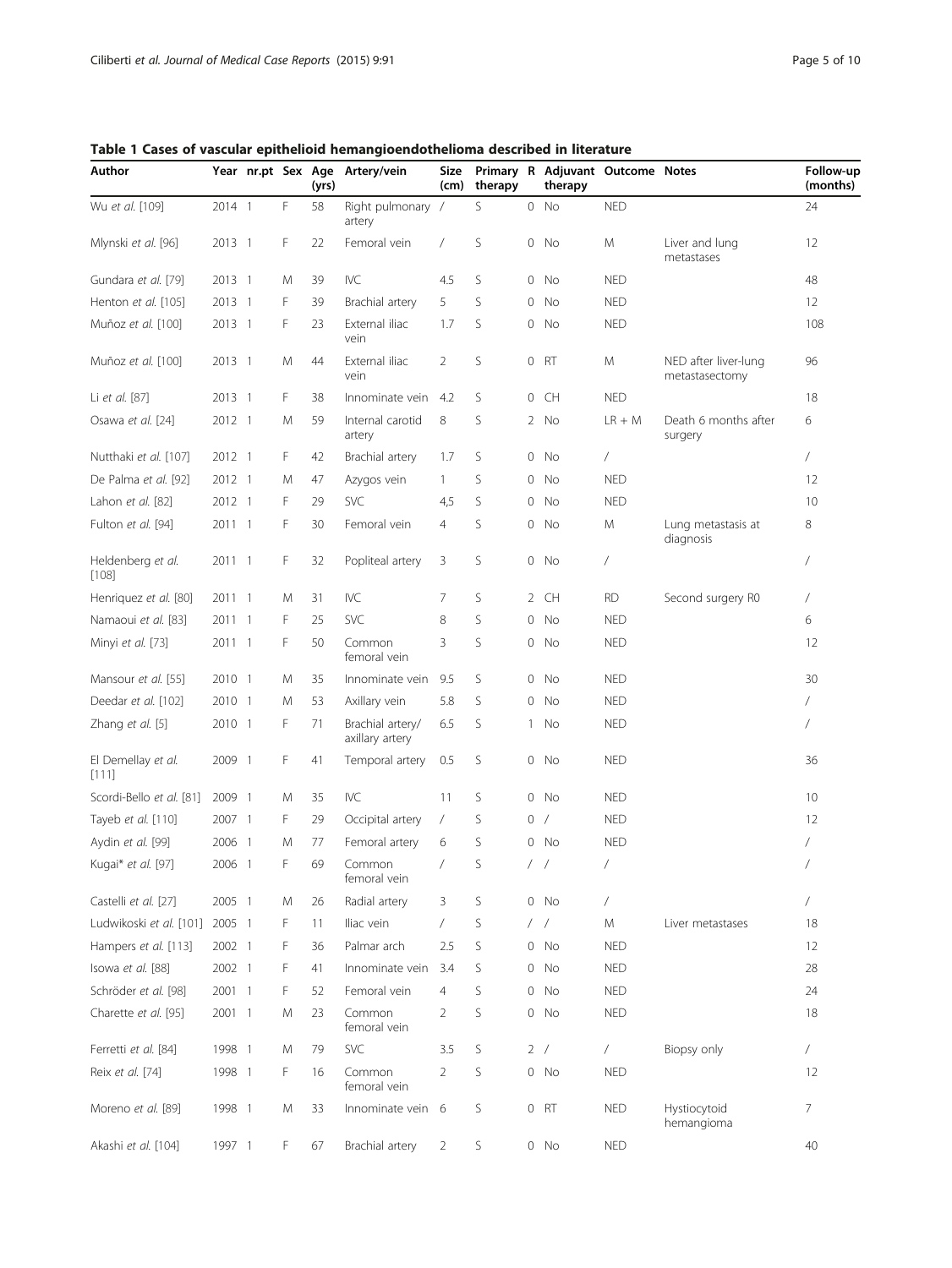| Zingale et al. [103]          | 1993   | M  | 47 | Brachial vein          |            | S.   | $0$ No      | <b>LR</b>  | NED after second<br>surgery                                                                    | 21 |
|-------------------------------|--------|----|----|------------------------|------------|------|-------------|------------|------------------------------------------------------------------------------------------------|----|
| Toursarkissian<br>et al. [90] | 1990 1 | M  | 62 | Innominate vein        |            | S    | 0 RT        | <b>NED</b> |                                                                                                | 54 |
| Delin et al. [78]             | 1990 1 | F  | 28 | Common<br>femoral vein |            | S    | $0$ No      | <b>NED</b> |                                                                                                | 6  |
| Lamovec et al. [93]           | 1990   | F  | 40 | Azygos vein<br>and SVC | 5          | S.   | $0 RT + CH$ | <b>NED</b> |                                                                                                |    |
| Nataf et al. [91]             | 1989 1 | M  | 48 | Azygos vein            | 2          | S    | 2 No        | <b>RD</b>  | Palliative S (bypass) for<br>the presence of spinal<br>and lymph node invasion<br>at diagnosis |    |
| Harris et al. [28]            | 1989 1 | M  | 32 | External iliac<br>vein | 2,5        | S    | 0 RT        | <b>NED</b> |                                                                                                | 12 |
| De Verbizier et al. [86]      | 1987 1 | F. | 57 | <b>SVC</b>             |            | none | $/$ No      | PD         | Surgery only on liver<br>localization                                                          | 6  |
| Yousem et al. [85]            | 1987 1 | F. | 35 | <b>SVC</b>             | 10.5       | -S   | $0$ No      | <b>NED</b> |                                                                                                | 2  |
| Enzinger** et al. [9]         | 1982   |    | 11 | External iliac<br>vein | $\sqrt{2}$ | S.   |             | M          |                                                                                                | 18 |

Table 1 Cases of vascular epithelioid hemangioendothelioma described in literature (Continued)

\*Only abstract available in English language; \*\*not available online, abstract information only. /, not specified; M, male, F, female, IVC, inferior vena cava; SVC, superior vena cava; S, surgery; RT, radiotherapy; CH, chemotherapy; NED, no evident disease; LR, local relapse; M, metastases; R, residual tumor after surgery:  $0 =$  no residual disease,  $1 =$  microscopic residual cells,  $2 =$  macroscopic residual mass; PD, progressive disease; RD, residual disease; LR, local relapse.

Scott *et al.* [[134\]](#page-8-0) treated 14 patients affected by bone EHE with adjuvant or exclusive RT. The median dose administered was 54Gy for the patients treated with RT alone and 62.2Gy for the patients who underwent surgery, with a once daily (1.5 to 2Gy) or twice daily fractionation (1.2Gy). At a median follow up of 10.3 years, the 5-year local control, cause-specific survival, and overall survival rates were 100%, 86%, and 79%, respectively. No cases of late toxicity greater than G1 were recorded, suggesting that RT is a highly effective treat-ment option for this disease. Yin et al. [[135\]](#page-8-0) described a case of complete remission of a cervical spine EHE after the sole administration of 55Gy in 32 fractions over 43 days, using a 6MV photon three-field plan. No severe side effects were recorded, but the authors highlighted the risk of second malignancies. RT was also effective in obtaining a long-term local control when it was administered as adjuvant treatment [[136](#page-8-0)], as in cases when complete surgical removal was not feasible [[137,138](#page-9-0)]. No direct comparisons between surgery and radiotherapy have been published; however, high-dose radiotherapy seems to be curative when used as primary or adjuvant treatment in EHE of the spine [[139,140\]](#page-9-0). Although re-resection is the treatment of choice in cases of EHE after surgery, RT showed efficacy also when administered as salvage therapy, as in the case of EHE of the mastoid described by Drazin *et al.*; the total dose administered at recurrence was 59.4Gy in 33 fractions. The patient was free from disease 8 years after surgery [[48](#page-7-0)].

The role of RT in primary vascular EHE has not been established. Few data are available, and it is difficult to summarize guidelines about when this treatment should be performed, that is preoperatively, postoperatively, in the case of incomplete resection, or only at the moment of tumor progression. Hampers and Tomaino described the case of a patient with an EHE that presented as an aneurysm of the superficial palmar arch and third common digital artery [[113](#page-8-0)]. The lesion was completely surgically removed and the patient received postoperative local irradiation to the hand because surgeons and pathologists could not verify tumor-free margins; dose and fraction size were not specified. The patient was free from local or distant recurrence at the 1-year follow-up evaluation. Muñoz et al. described a case of external iliac vein EHE with lymph node metastases treated by surgery and local RT [\[100](#page-8-0)]. Unfortunately, doses and volumes were not specified in the report. The patient was alive without local relapse at 8-year follow-up. Toursarkissian et al. described a case of EHE arising from the innominate vein treated with surgery and radiation therapy. The patient was alive at a 4.5-year follow-up without evidence of local relapse [[90](#page-8-0)]. In the experience of Harris *et al.*, an EHE of the external iliac vein with lymph-node involvement in a 32-year-old man was treated with surgery and adjuvant radiotherapy, because microscopic foci of the tumor were seen extending to the margins of the resection. The total dose administered was 66Gy, and the patient was free from relapse after 12 months [\[28\]](#page-6-0).

#### Conclusions

Primary vascular EHEs are rare and publications in the worldwide literature are almost exclusively case reports.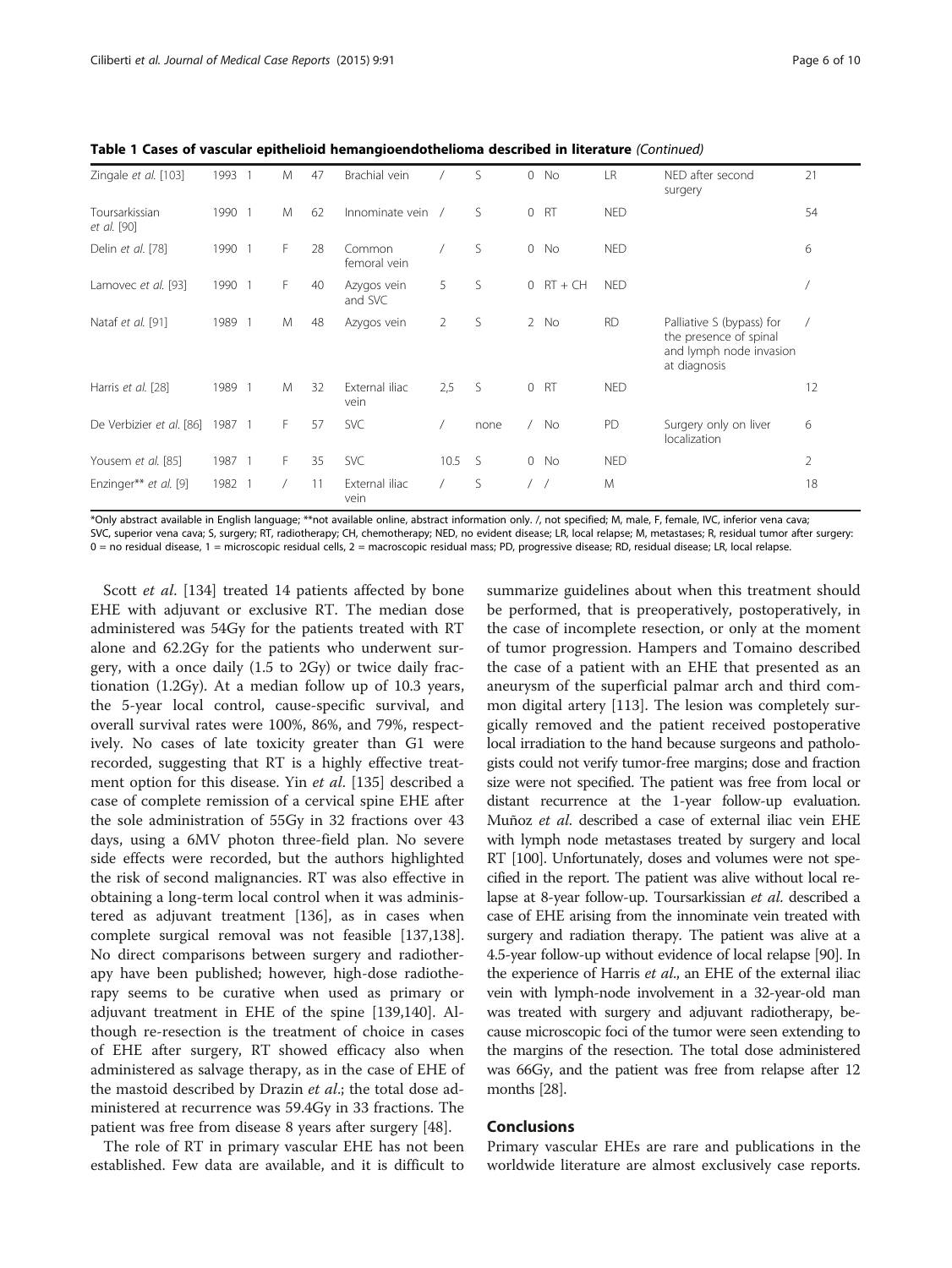<span id="page-6-0"></span>Primary vascular EHEs can occur in every age group. Surgery is the preferred treatment, when feasible. Chemotherapy is often used in cases of metastatic disease, with ambiguous results. The case reported here suggests that the addition of postoperative RT may be useful in cases where tumor margins are close or cannot be assessed, or those with high-risk features. Unfortunately, EHE behavior often remains unpredictable and unrelated to microscopic findings.

## Consent

Written informed consent was obtained from the patient for publication of this case report and any accompanying images. A copy of the written consent is available for review by the Editor-in-Chief of this journal.

#### Abbreviations

CT: computed tomography; EHE: epithelioid hemangioendothelioma; FDG: 18-F-fluorodeoxyglucose; FISH: fluorescent in situ hybridization; HE: hemangioendothelioma; IFN: interferon; MRI: magnetic resonance imaging; PET-CT: positron emission tomography-computed tomography; RT: radiation therapy; US: ultrasonography.

#### Competing interests

The authors declare that they have no competing interests.

#### Authors' contributions

MPC, RC and GM collected our patient's clinical information, analyzed the bibliography, drafted and wrote the manuscript. AP and ML reviewed and approved the manuscript before submission. All authors read and approved the final manuscript.

#### Acknowledgments

We would like to thanks Caroline Oakley for her accurate revision.

#### Received: 26 October 2014 Accepted: 4 March 2015 Published online: 29 April 2015

#### References

- 1. Fletcher CDM, Bridge JA, Hogendoorn PCW, Mertens F. World Health Organization Classification of tumours of soft tissue and bone. 4th ed. Lyon: IARC Press; 2013.
- 2. Trombetta D, Magnusson L, von Steyern FV, Hornick JL, Fletcher CD, Mertens F. Translocation t(7;19)(q22;q13) – a recurrent chromosome aberration in pseudomyogenic hemangioendothelioma? Cancer Genet. 2011;204:211–5.
- 3. Requena L, Kutzner H. Hemangioendothelioma. Semin Diagn Pathol. 2013;30:29–44.
- 4. Fernández Y, Bernabeu-Wittel M, García-Morillo JS. Kaposiform hemangioendothelioma. Eur J Intern Med. 2009;20:106–13.
- 5. Zhang G, Qianjin L, Yin H, Wen H, Yuwen S, Li D, et al. A case of retiform-hemangioendothelioma with unusual presentation and aggressive clinical features. Int J Clin Exp Pathol. 2010;3:528–33.
- 6. Calonje E, Fletcher CD, Wilson-Jones E, Rosai J. Retiform hemangioendothelioma. A distinctive form of low-grade angiosarcoma delineated in a series of 15 cases. Am J Surg Pathol. 1994;18:115–25.
- 7. McNab PM, Quigley BC, Glass LF, Jukic DM. Composite hemangioendothelioma and its classification as a low-grade malignancy. Am J Dermatopathol. 2013;35:517–22.
- 8. Deyrup AT, Tighiouart M, Montag AG, Weiss SW. Epithelioid hemangioendothelioma of soft tissue: a proposal for risk stratification based on 49 cases. Am J Surg Pathol. 2008;32:924–7.
- 9. Weiss SW, Enzinger FM. Epithelioid hemangioendothelioma: a vascular tumor often mistaken for a carcinoma. Cancer. 1982;50:970–81.
- 10. Makhlouf HR, Ishak KG, Goodman ZD. Epithelioid hemangioendothelioma of the liver: a clinicopathologic study of 137 cases. Cancer. 1999;85:562–82.
- 11. Evans HL, Raymond AK, Ayala AG. Vascular tumors of bone: a study of 17 cases other than ordinary hemangioma, with an evaluation of the relationship of hemangioendothelioma of bone to epithelioid hemangioma, epithelioid hemangioendothelioma, and high-grade angiosarcoma. Hum Pathol. 2003;34:680–9.
- 12. Christodoulou A, Symeonidis PD, Kapoutsis D, Iordanidis F. Primary epithelioid hemangioendothelioma of the lumbar spine. Spine J. 2008;8:385–90.
- 13. Corrin B, Manners B, Millard M, Weaver L. Histogenesis of the so-called "intravascular bronchioloalveolar tumour". J Pathol. 1979;128:163–7.
- 14. de Albuquerque AKA C, de Oliveira Romano S, Eisenberg ALA. Epithelioid hemangioendothelioma: 15 years at the National Cancer Institute. Literature review. J Bras Patol Med Lab. 2013;49:119–25.
- 15. Weissferdt A, Moran C. Primary vascular tumors of the lungs: a review. Ann Diagn Pathol. 2010;14:296e308.
- 16. Gill R, O'Donnell RJ, Horvai A. Utility of immunohistochemistry for endothelial markers in distinguishing epithelioid hemangioendothelioma from carcinoma metastatic to bone. Arch Pathol Lab Med. 2009;133:967–72.
- 17. Fujii T, Zen Y, Sato Y, Sasaki M, Enomae M, Minato H, et al. Podoplanin is a useful diagnostic marker for epithelioid hemangioendothelioma of the liver. Mod Pathol. 2008;21:125–30.
- 18. Naqvi J, Ordonez NG, Luna MA, Williams MD, Weber RS, El-Naggar AK. Epithelioid hemangioendothelioma of the head and neck: role of podoplanin in the differential diagnosis. Head Neck Pathol. 2008;2:25–30.
- 19. Kösemehmetoğlu K, Gedikoğlu G, Ruacan S. Morphological and immunohistochemical features of malignant vascular tumors with special emphasis on GlUT1, and FkBP12 expressions. Turkish J Pathology. 2011;27:57–67.
- 20. Higgins JP, Montgomery K, Wang L, Domanay E, Warnke RA, Brooks JD, et al. Expression of FKBP12 in benign and malignant vascular endothelium: an immunohistochemical study on conventional sections and tissue microarrays. Am J Surg Pathol. 2003;27:58–64.
- 21. Mendlick MR, Nelson M, Pickering D, Johansson SL, Seemayer TA, Neff JR, et al. Translocation t(1;3)(p36.3;q25) is a nonrandom aberration in epithelioid hemangioendothelioma. Am J Surg Pathol. 2001;25:684–68.
- 22. Errani C, Zhang L, Shao SY, Hajdu M, Singer S, Maki RG, et al. A novel WWTR1-CAMTA1 gene fusion is a consistent abnormality in epithelioid hemangioendothelioma of different anatomic sites. Genes Chromosomes Cancer. 2011;50:644–53.
- 23. Antonescu CR, Le Loarer F, Mosquera JM, Sboner A, Zhang L, Chen CL, et al. Novel YAP1-TFE3 fusion defines a distinct subset of epithelioid hemangioendothelioma. Genes Chromosomes Cancer. 2013;52:775–84.
- 24. Osawa S, Saito A, Shimizu H, Ogawa T, Watanabe M, Tominaga T. A case of intravascular epithelioid hemangioendothelioma occurring 14 years after coil embolization for an extracranial internal carotid artery aneurysm. J Vasc Surg. 2012;55:230–3.
- 25. Mentzel T, Beham A, Calonje E, Katenkamp D, Fletcher CD. Epithelioid hemangioendothelioma of skin and soft tissues: clinicopathologic and immunohistochemical study of 30 cases. Am J Surg Pathol. 1997;21:363–74.
- 26. Palsson B. Epitheloid hemangioendothelioma. Acta Oncol. 1999;38:659–61.
- 27. Castelli P, Caronno R, Piffaretti G, Tozzi M. Epithelioid hemangioendothelioma of the radial artery. J Vasc Surg. 2005;41:151–4.
- 28. Harris Jr EJ, Taylor Jr LM, Porter JM. Epithelioid hemangioendothelioma of the external iliac vein: a primary vascular tumor presenting as traumatic venous obstruction. J Vasc Surg. 1989;10:693–9.
- 29. Ravi V, Patel S. Vascular sarcomas. Curr Oncol Rep. 2013;15:347–55.
- 30. Treglia G, Ceriani L, Paone G, Rusca T, Bongiovanni M, Giovanella L. Multifocal epithelioid hemangioendothelioma of the lower limbs detected by 18F-FDG PET/MRI. Clin Nucl Med. 2015;40:352–4.
- 31. Kerrya G, Marxa O, Krausb D, Vogelc M, Kaiserd A, Ruedingera C, et al. Multifocal epithelioid hemangioendothelioma derived from the spine region: case report and literature review. Case Rep Oncol. 2012;5:91–8.
- 32. Tsuneyoshi M, Dorfman HD, Bauer TW. Epithelioid hemangioendothelioma of bone. Am J Surg Pathol. 1986;10:754–64.
- 33. Mehrabi A, Kashfi A, Fonouni H, Schemmer P, Schmied BM, Hallscheidt P, et al. Primary malignant hepatic epithelioid hemangioendothelioma: a comprehensive review of the literature with emphasis on the surgical therapy. Cancer. 2006;107:2108–21.
- 34. Jinghong X, Lirong C. Pulmonary epithelioid hemangioendothelioma accompanied by bilateral multiple calcified nodules in lung. Diagn Pathol. 2011;6:21.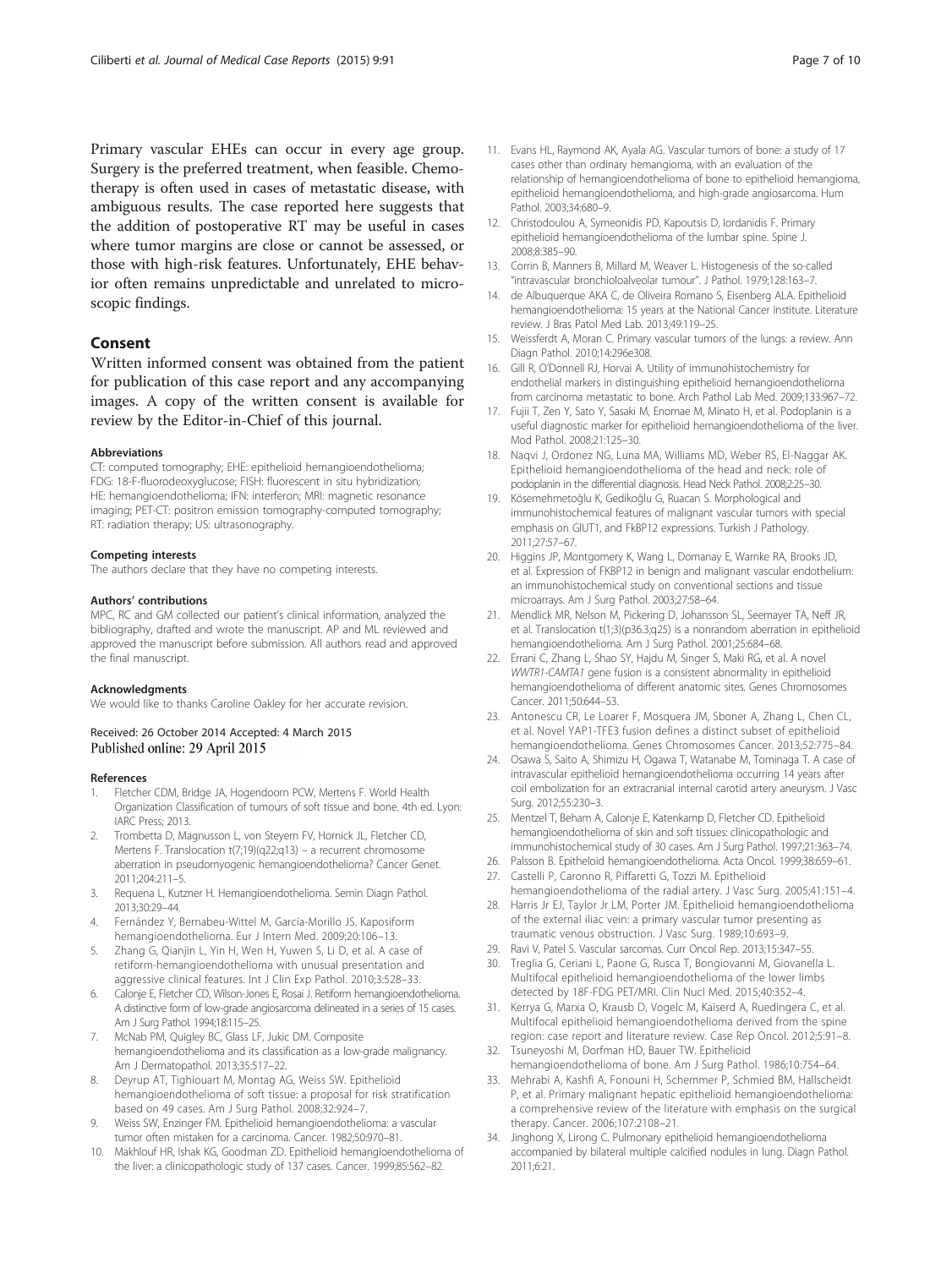- <span id="page-7-0"></span>35. Jang KY, Jin GY, Lee YC, Lee HB, Kang MJ, Choi HY, et al. Pulmonary epithelioid hemangioendothelioma: a tumor presented as a single cavitary mass. J Korean Med Sci. 2003;18:599–602.
- 36. Resnik KS, Kantor GR, Spielvogel RL, Ryan E. Cutaneous epithelioid hemangioendothelioma without systemic involvement. Am J Dermatopathol. 1993;15:272–6.
- 37. Quante M, Patel NK, Hill S, Merchant W, Courtauld E, Newman P, et al. Epithelioid hemangioendothelioma presenting in the skin: a clinicopathologic study of eight cases. Am J Dermatopathol. 1998;20:541–6.
- 38. Nora FE, Scheithauer BW. Primary epithelioid hemangioendothelioma of the brain. Am J Surg Pathol. 1996;20:707–14.
- 39. Baehring JM, Dickey PS, Bannykh SI. Epithelioid hemangioendothelioma of the suprasellar area: a case report and review of the literature. Arch Pathol Lab Med. 2004;128:1289–93.
- 40. Zheng J, Liu L, Wang J, Wang S, Cao Y, Zhao J. Primary intracranial epithelioid hemangioendothelioma: a low-proliferation tumor exhibiting clinically malignant behavior. J Neurooncol. 2012;110:119–27.
- 41. Zheng J, Li P, Ma S, Geng M. Epithelioid hemangioendothelioma of the meninges mimicking metastatic carcinoma: a case report. Clin Neuropathol. 2013;32:324–7.
- 42. Robinson AA, Tolentino LF, Uyanne J, Melrose R, Calhoun CC. Malignant epithelioid hemangioendothelioma of the lip: a case report and comprehensive literature review. J Oral Maxillofac Surg. 2014;72:695–701.
- 43. Gordón-Núñez MA, Silva LM, Lopes MF, de Oliveira-Neto SF, Maia AP, Galvão HC. Intraoral epithelioid hemangioendothelioma: a case report and review of the literature. Med Oral Patol Oral Cir Bucal. 2010;15:e340–6.
- 44. Wesley RK, Mintz SM, Wertheimer FW. Primary malignant hemangioendothelioma of the gingiva. Report of a case and review of the literature. Oral Surg Oral Med Oral Pathol. 1975;39:103–12.
- 45. Panda NK, Rao SS, Karuppiah S, Vaiphei K, Singh P. Epithelioid hemangioendothelioma of middle ear masquerading as glomus tumor. Am J Otolaryngol. 2007;28:69–71.
- 46. Krisch K, Holzner JH, Kokoschka R, Jakesz R, Niederle B, Roka R. Hemangioendothelioma of the thyroid gland–true endothelioma or anaplastic carcinoma? Pathol Res Pract. 1980;170:230–42.
- 47. Yoruk O, Erdem H, Mutlu V, Erdogan F, Altas E, Kantarci M. Epithelioid hemangioendothelioma of the submandibular gland. Auris Nasus Larynx. 2008;35:157–9.
- 48. Drazin D, Gandhi R, Slodkowska E, Boulos AS. Epithelioid hemangioendothelioma of the mastoid: resection for recurrence and adjuvant radiation with 8-year followup. Case Rep Surg. 2013 (2013):469201, PMC. Web. 18 Mar. 2015 (Online publication only).
- 49. Semino L, Pagella F, Delù G, Todeschini A, Luinetti O, Zappoli F, et al. Endoscopic treatment of ethmoidal hemangioendothelioma: case report and review of the literature. Am J Otolaryngol. 2006;27:287–90.
- 50. Park SY, Lee JK, Jo S, Huh CH, Cho KH, Na JI. Cutaneous epithelioid hemangioendothelioma presented as an ulcerated areolar mass. J Dermatol. 2014;41:112–3.
- 51. Márquez-Medina D, Samamé-Pérezvargas JC, Tuset-DerAbrain N, Montero-Fernández A, Taberner-Bonastre T, Porcel JM. Pleural epithelioid hemangioendothelioma in an elderly patient. A case report and review of the literature. Lung Cancer. 2011;73:116–9.
- 52. Lee YJ, Chung MJ, Jeong KC, Hahn CH, Hong KP, Kim YJ, et al. Pleural epithelioid hemangioendothelioma. Yonsei Med J. 2008;49:1036–40.
- 53. Lazarus A, Fuhrer G, Malekiani C, McKay S, Thurber J. Primary pleural epithelioid hemangioendothelioma (EHE) – two cases and review of the literature. Clin Respir J. 2011;5(1):e1–5.
- 54. Donato G, Conforti F, Allegra E. A rare case of primary nodal hemangioendothelioma. Oncol Lett. 2013;6:1759–61.
- 55. Mansour Z, Neuville A, Massard G. Mediastinal epithelioid haemangioendothelioma: a rare mediastinal tumour. Interact Cardiovasc Thorac Surg. 2010;10:122–4.
- 56. Blanco M, Gil P, Jove P. Hemangioendotelioma epitelioide mediastínico simulando un teratoma. Arch Bronconeumol. 2011;47:376–7.
- 57. Moulai N, Chavanon O, Guillou L, Noirclerc M, Blin D, Brambilla E, et al. Atypical primary epithelioid hemangioendothelioma of the heart. J Thorac Oncol. 2006;1:188–9.
- 58. Messias P, Bernardo J, Antunes MJ. Primary left atrial haemangioendothelioma. Interact Cardiovasc Thorac Surg. 2008;7:945–6.
- 59. Safirstein J, Aksenov S, Smith F. Cardiac epithelioid hemangioendothelioma with 8-year follow-up. Cardiovasc Pathol. 2007;16:183–6.
- 60. Lisy M, Beierlein W, Müller H, Bültmann B, Ziemer G. Left atrial epithelioid hemangioendothelioma. J Thorac Cardiovasc Surg. 2007;133:803–4.
- 61. Marchiano D, Fisher F, Hofstetter S. Epithelioid hemangioendothelioma of the heart with distant metastases. A case report and literature review. J. Cardiovasc Surg (Torino). 1993;34:529–33.
- 62. Iimuro Y, Nakai N, Asano Y, Uyama N, Suzumura K, Nakai M, et al. Primary epithelioid hemangioendothelioma of the retroperitoneum: report of a case. Surg Today. 2012;42:1026–31.
- 63. Akosa AB, Ali MH. Epithelioid hemangioendothelioma of terminal ileum after therapeutic irradiation. J Clin Pathol. 1989;42:889–90.
- 64. Li H, Shah D, Shah A, Qiu X, Cao D. Ileal malignant hemangioendothelioma as a hypervascular lesion on computed tomography scan. Int J Surg Case Rep. 2014;5:19–21.
- 65. Yasuda S, Hashimoto T, Kanaizumi T, Kuwata H, Matsumoto I, Shiratori T. A case of hemangioendothelioma of the small intestine. Jpn J Surg. 1989;19:67–9.
- 66. Mainenti PP, Romano L, Contegiacomo A, Romano M, Casella V, Cuccuru V. Rare diffuse peritoneal malignant neoplasms: CT findings in two cases. Abdom Imaging. 2003;28:827–30.
- 67. Tsolos C, Polychronidis A, Sivridis E, Kelidis G, Simopoulos C. Epithelioid hemangioendothelioma of the testis. J Urol. 2001;166:1834.
- 68. Geramizadeh B, Banani A, Foroutan H, Aminsharifi A, Karimi M. Malignant epithelioid hemangioendothelioma of the bladder: the first case report in a child. J Pediatr Surg. 2009;44:1443–5.
- Jain D, Sharma MC, Epari S, Gupta NP, Kolla SB. Hemangioendothelioma of urinary bladder - report of rare case. Urology. 2009;73:1259–61.
- 70. Gharajeh A, Siemens DR, Isotalo PA, Nascimento AG, Borth CS. Multifocal penile epithelioid hemangioendothelioma masquerading as superficial penile vein thrombosis. Urology. 2006;68:673. e1–3.
- 71. da Silva BB, Lopes-Costa PV, Furtado-Veloso AM, Borges RS. Vulvar epithelioid hemangioendothelioma. Gynecol Oncol. 2007;105:539–41.
- 72. Haap M, Kötter I, Horger M, Thamer C, Wehrmann M, Häring HU, et al. Disseminated epitheloid hemangioendothelioma mimicking symptoms of systemic vasculitis. Onkologie. 2005;28:429–32.
- 73. Minyi Y, Xintian H, Weimin L, Mier J. Intravascular epithelioid hemangioendothelioma. Int Angiol. 2011;30:181–4.
- 74. Reix T, Sevestre H, Sevestri-Pietri MA, Szychta P, Pietri J. Primary malignant tumors of the venous system in the lower extremities. Ann Vasc Surg. 1998;12:589–96.
- 75. Louail B, Vautier-Rodary R, Gondry-Jouet C, Westeel A, Filloux-Morfaux V, Auquier M, et al. Value of imaging in early diagnosis of peripheral vein tumors. J Radiol. 1998;79:1387–91.
- 76. Shijubo N, Nakata H, Sugaya F, Imada A, Suzuki A, Kudoh K, et al. Malignant hemangioendothelioma of the aorta. Intern Med. 1995;34:1126–9.
- 77. Traverse JH, Lesser JR, Flygenring BP, Bracken TH, Olevsky OM, Nicoloff DM, et al. Epithelioid hemangioendothelioma of the thoracic aorta resulting in aortic obstruction and congestive heart failure. Circulation. 1999;100:564–5.
- 78. Delin A, Johansson G, Silfverswärd C. Vascular tumours in occlusive disease of the iliac-femoral vessels. Eur J Vasc Surg. 1990;4:539–42.
- 79. Gundara JS, Gill AJ, Neale M, Collins PJ, Hugh TJ, Samra JS. Inferior vena cava epithelioid hemangioendothelioma. J Vasc Surg. 2013;1:75–7.
- 80. Henriquez CR, Cazes A, Fabiani JN, Bruneval P. Epithelioid hemangioendothelioma of the inferior vena cava. Ann Pathol. 2011;31:218–21.
- 81. Scordi-Bello IA, Snyder A, Schwartz M, Fallon JT. Intravascular epithelioid hemangioendothelioma of the inferior vena cava: case report of an unusual and unpredictable vascular tumor. Cardiovasc Pathol. 2009;18:243–6.
- Lahon B, Fabre D, De Montpreville V, Dartevelle P. Epithelioid haemangioendothelioma of the superior vena cava. Interact Cardiovasc Thorac Surg. 2012;15:186–7.
- 83. Namaoui RY, Marcheix B, Zohra MF, Bonnet V, Delisle MB, Gomez-Brouchet A. An exceptional tumor of the vena cava. Ann Pathol. 2011;31:406–8.
- 84. Ferretti GR, Chilles C, Woodruff RD, Choplin RH. Epithelioid hemangioendothelioma of the superior vena cava: computed tomography demonstration and review of the literature. J Thorac Imaging. 1998;13:45–8.
- 85. Yousem SA, Hochholzer L. Unusual thoracic manifestations of epithelioid hemangioendothelioma. Arch Pathol Lab Med. 1987;111:459–63.
- 86. de Verbizier G, Gasquet C, Barret D, Drouineau J, Poncin E, Touchard G, et al. Epithelioid hemangioendothelioma of the liver and superior vena cava. Radiological results apropos of a case in an adult. J Radiol. 1987;68:55–9.
- 87. Li XM, Lin XY, Xu HT, Yu JH, Wang L, Fan CF, et al. Mediastinal epithelioid hemangioendothelioma with abundant spindle cells and osteoclast-like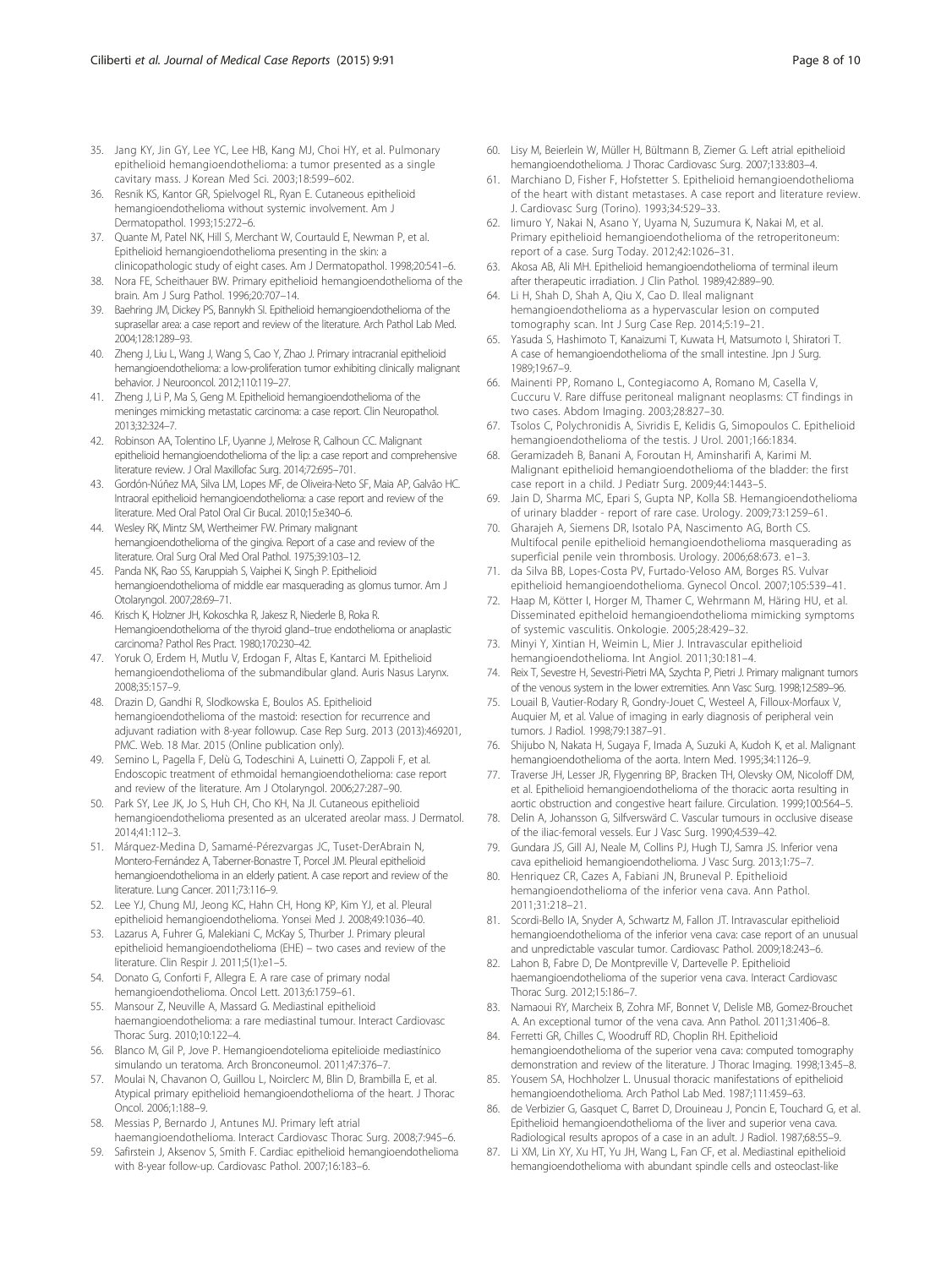<span id="page-8-0"></span>giant cells mimicking malignant fibrous histiocytoma. Diagn Pathol. 2013;8:103.

- 88. Isowa N, Hasegawa S, Mino M, Morimoto K, Wada H, Mediastinal epithelioid hemangioendothelioma resected by hemi-plastron window technique. Ann Thorac Surg. 2002;74:567–9.
- 89. Moreno A, Asunción Cañadas M, Minguella J, Torras J. Histiocytoid hemangioma of the innominate vein. Pathol Res Pract. 1988;183:785–91.
- 90. Toursarkissian B, O'Connor WN, Dillon ML. Mediastinal epithelioid hemangioendothelioma. Ann Thorac Surg. 1990;49:680–5.
- 91. Nataf P, Regnard JF, Solvignon F, Bruneval P, Faucher JN, Levasseur P. Epithelioid hemangioendothelioma of the azygos vein. Arch Mal Coeur Vaiss. 1989;82:1919–22.
- 92. De Palma A, Pagliarulo V, Ardò N, Loizzi D. Surgical treatment of a rare case of epithelioid hemangioendothelioma of the azygos vein. Interact Cardiovasc Thorac Surg. 2012;14:91–3.
- 93. Lamovec J, Sobel HJ, Zidar A, Jerman J. Epithelioid hemangioendothelioma of the anterior mediastinum with osteoclast-like giant cells. Light microscopic, immunohistochemical, and electron microscopic study. Am J Clin Pathol. 1990;93:813–7.
- 94. Jain A, Fulton JJ. A rare vascular tumor presenting as persistent pain at the site of a chronic DVT. J Vasc Surg. 2011;54(6):1861.
- 95. Charette S, Nehler MR, Whitehill TA, Gibbs P, Foulk D, Krupski WC. Epithelioid hemangioendothelioma of the common femoral vein: case report and review of the literature. J Vasc Surg. 2001;33:1100–3.
- 96. Mlynski J, Domont A, Mallios S, Bonvalot S. Fukui. Epithelioid hemangioendothelioma of the femoral vein in a 22-year-old female. EJVES Extra. 2013;25:e1–2.
- 97. Kugai T. Epithelioid hemangioendothelioma of the remnant femoral vein associated with a persistent sciatic vein. Jpn J Vasc Surg. 2006;15:387–90.
- 98. Schröder A, Peters A, Riepe G, Larena A, Meierling S, Mentzel T, et al. Vascular tumors simulating occlusive disease. Vasa. 2001;30:62–6.
- 99. Aydin H, Koçer B, Erekul S, Sakinci U. Epithelioid hemangioendothelioma on left femoral artery after multiple femoral artery interventions. EJVES Extra. 2006;11:112–4.
- 100. Muñoz A, Diaz-Perez JA, Romero-Rojas AE, Hernandez E, Martin-Berdazco F. Report of 2 cases of primary epithelioid hemangioendothelioma of the external iliac vein. Vasc Endovascular Surg. 2013;47:474–8.
- 101. Ludwikowski B, Jones N. Epithelioid hemangioendothelioma of external iliac vein with multiple metachronous localisations in liver and lung. Abstract book of the 9th International Danube Symposuium of Pediatric Surgery; 2005 20-22 Oct; Vienna, Austria. Available on [http://www.kidsdoc.at/va\\_](http://www.kidsdoc.at/va_donausymposium_abstracts.html) [donausymposium\\_abstracts.html.](http://www.kidsdoc.at/va_donausymposium_abstracts.html)
- 102. Deedar-Ali-Khawaja R, Fatimi SH, Shahabuddin S. Epithelioid hemangioendothelioma of axillary vein: an imminent vascular tumor? Am Surg. 2010;76:e176–7.
- 103. Zingale A, Bruno G, Giuffrè F, Carpinteri M, Albanese V. Hemangioendothelioma mimicking a median nerve neoplasm. Case report. J Neurosurg Sci. 1993;37:119–22.
- 104. Akashi K, Yasuda M, Suto R, Fukuda H, Itoh J, Tsutsumi Y, et al. A case of epithelioid hemangioendothelioma associated with an artery. Tokai J Exp Clin Med. 1997;22:65–9.
- 105. Henton JM, Kang N. Epithelioid hemangioendothelioma: occasionally encountered and potentially harmful. J Plast Reconstr Aesthet Surg. 2013;66:131–3.
- 106. Zhang J, Wang Y, He X, Lu N, Xu D. Epithelioid hemangioendothelioma adjacent to the axilla: a case report. Chin Ger J Clin Oncol. 2010;9:359–61.
- 107. Nuthakki S, Fessell D, Lal N, Shirkhoda A, Irwin T, Irwin R. Epithelioid hemangioendothelioma mimicking a nerve sheath tumor clinically and on MR imaging. Skeletal Radiol. 2007;36 Suppl 1:S58–62.
- 108. Heldenberg E, Rabin I, Cheyn D, Lorber J, Elkabetz E, Sandbank J, et al. Epithelioid hemangioendothelioma as a rare cause of blue toe syndrome. J Vasc Surg. 2011;54:854–6.
- 109. Wu XN, Chen MJ, Li DQ, Hu JG, Yu FL. Pulmonary artery pseudoaneurysm caused by a rare vascular tumor: epithelioid hemangioendothelioma. Thorac Cardiovasc Surg. 2014;62:92–4.
- 110. Tayeb T, Bouzaiene M. Epithelioid hemangioendothelioma mimicking an occipital artery aneurysm. Rev Stomatol Chir Maxillofac. 2007;108:451–4.
- 111. El Demellawy D, Nasr A, Alowami S. Epithelioid hemangioendothelioma of the temporal artery presenting as temporal arteritis: case report and literature review. Rare Tumors. 2009;1:e20.
- 112. Koh YC, Yoo H. Epithelioid haemangioendothelioma of the sphenoid bone. J Clin Neurosci. 2001;Suppl 1:63–6.
- 113. Hampers DA, Tomaino MM. Malignant epithelioid hemangioendothelioma presenting as an aneurysm of the superficial palmar arch: a case report. J Hand Surg Am. 2002;27:670–3.
- 114. Cronin P, Arenberg D. Pulmonary epithelioid hemangioendothelioma: an unusual case and a review of the literature. Chest. 2004;125:789–93.
- 115. Bouslama K, Houissa F, Rejeb MB, Bouzaidi S, Moualhi L, Mekki H, et al. Malignant epithelioid hemangioendothelioma: a case report. Oman Med J. 2013;28:135–7.
- 116. Akça S, Süleymanlar I, Dinçer D, Demirbaş A, Gelen T, Gürkan A, et al. Hepatic epithelioid hemangioendothelioma treated with orthotopic liver transplantation: a case report. Turk J Gastroenterol. 2002;13:221–5.
- 117. Samuel M, Spitz L. Infantile hepatic hemangioendothelioma: the role of surgery. J Pediatr Surg. 1995;30:1425–9.
- 118. Aflatoon K, Staals E, Bertoni F, Bacchini P, Donati D, Fabbri N, et al. Hemangioendothelioma of the spine. Clin Orthop Relat Res. 2004;418:191–7.
- 119. Soloman R, Gabizon AA. Clinical pharmacology of liposomal anthracyclines: focus on pegylated liposomal doxorubicin. Clin Lymphoma Myeloma. 2008;8:21–32.
- 120. Grenader T, Vernea F, Reinus C, Gabizon A. Malignant epithelioid hemangioendothelioma of the liver successfully treated with pegylated liposomal doxorubicin. J Clin Oncol. 2011;29:e722–4.
- 121. Niemelä M, Mäenpää H, Salven P, Summanen P, Poussa K, Laatikainen L, et al. Interferon alpha-2a therapy in 18 hemangioblastomas. Clinical Cancer Res. 2001;7:510–6.
- 122. Palmieri G, Montella L, Martignetti A, Bianco AR. Interferon α-2b at low doses as long-term antiangiogenic treatment of a metastatic intracranial hemangioendothelioma: a case report. Oncol Rep. 2000;7:145–9.
- 123. Calabrò L, Di Giacomo AM, Altomonte M, Fonsatti E, Mazzei MA, Volterrani L, et al. Primary hepatic epithelioid hemangioendothelioma progressively responsive to interferon-alpha: is there room for novel anti-angiogenetic treatments? J Exp Clin Cancer Res. 2007;26:145–50.
- 124. Gaur S, Torabi A, O'Neill TJ. Activity of angiogenesis inhibitors in metastatic epithelioid hemangioendothelioma: a case report. Cancer Biol Med. 2012;9:133–6.
- 125. Agulnik M, Yarber JL, Okuno SH, von Mehren M, Jovanovic BD, Brockstein BE, et al. An open-label, multicenter, phase II study of bevacizumab for the treatment of angiosarcoma and epithelioid hemangioendotheliomas. Ann Oncol. 2013;24:257–63.
- 126. Raphael C, Hudson E, Williams L, Lester JF, Savage PM. Successful treatment of metastatic hepatic epithelioid hemangioendothelioma with thalidomide: a case report. J Med Case Rep. 2010;4:413.
- 127. Mascarenhas RC, Sanghvi AN, Friedlander L, Geyer SJ, Beasley HS, Van Thiel DH. Thalidomide inhibits the growth and progression of hepatic epithelioid hemangioendothelioma. Oncology. 2004;67:471–5.
- 128. Sumrall A, Fredericks R, Berthold A, Shumaker G. Lenalidomide stops progression of multifocal epithelioid hemangioendothelioma including intracranial disease. J Neurooncol. 2010;97:275–7.
- 129. Ye B, Li W, Feng J, Shi JX, Chen Y, Han BH. Treatment of pulmonary epithelioid hemangioendothelioma with combination chemotherapy: report of three cases and review of the literature. Oncol Lett. 2013;5:1491–6.
- 130. Chevreau C, Le Cesne A, Ray-Coquard I, Italiano A, Cioffi A, Isambert N, et al. Sorafenib in patients with progressive epithelioid hemangioendothelioma: a phase 2 study by the French Sarcoma Group (GSF/GETO). Cancer. 2013;119:2639–44.
- 131. Laçın S, Küçük O, Oz I, Bılgıç S. Selective intra-arterial Y-90 microsphere therapy in hemangioendothelioma. Turk J Gastroenterol. 2011;22:89–92.
- 132. Biswal BM, Rath GK, Sandhu M, Rastogi S. Radiotherapy in symptomatic skeletal hemangiomas. Indian J Radiol Imaging. 1995;5:157e159.
- 133. Brennan J, Midha R, Ang L, Perez-Ordonez B. Epithelioid hemangioendothelioma of the spine presenting as cervical myelopathy: case report. Neurosurgery. 2001;48:1166–9.
- 134. Scott M, Indelicato DJ, Morris CG, Gibbs C, Scarborough MT, Reith JD, et al. Radiotherapy for hemangioendothelioma: the University of Florida experience. Int J Radiat Oncol Biol Phys. 2011;81:S634–5.
- 135. Yin KL, Sumathi VP, Spooner D. Radiotherapy as an effective primary treatment for epithelioid hemangioendothelioma of the cervical spine. Anticancer Res. 2012;32:4597–600.
- 136. Gherman CD, Fodor D. Epithelioid hemangioendothelioma of the forearm with radius involvement. Case report. Diagn Pathol. 2011;6:120.